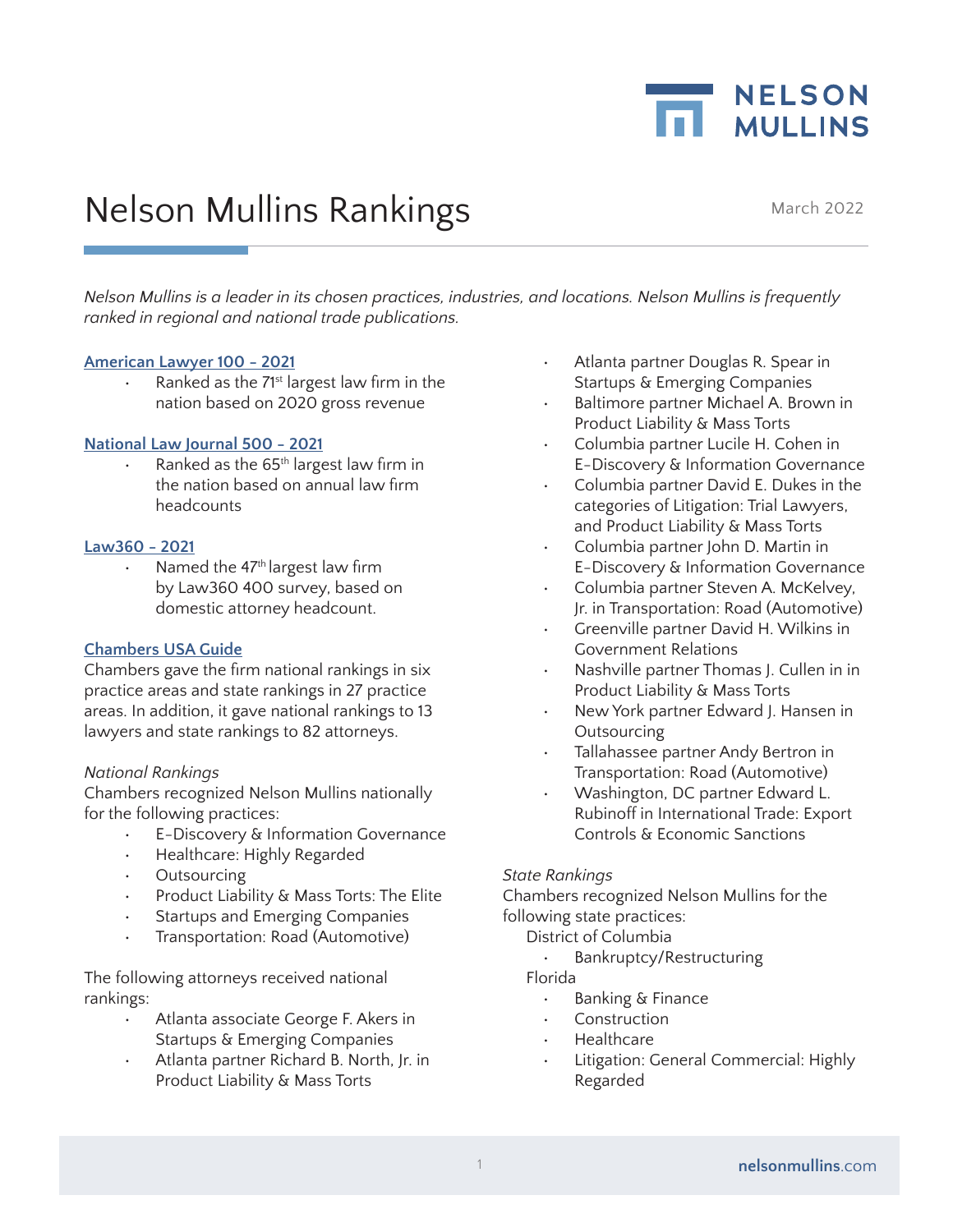• Litigation: White-Collar Crime & Government Investigations

North and Central Florida

- Real Estate
- South Florida
	- Bankruptcy/Restructuring
	- Real Estate
- Georgia
	- Banking & Finance: Mainly Regulatory
	- Corporate/M&A
	- **Employee Benefits & Executive** Compensation
	- Healthcare
	- Labor & Employment

Maryland

- Corporate/M&A
- Litigation: General Commercial

**Massachusetts** 

• Intellectual Property

New York

• Outsourcing

North Carolina

- Energy & Natural Resources
- Healthcare
- Tax

South Carolina

- Banking & Finance
- Corporate/M&A
- **Environment**
- Healthcare
- Litigation: General Commercial

West Virginia

• Litigation: General Commercial

## *Individual attorneys recognized for their state practices are:*

In the District of Columbia:

- H. Jason Gold, Bankruptcy/Restructuring
- Valerie P. Morrison, Bankruptcy/ Restructuring
- Dylan G. Trache, Bankruptcy/ Restructuring
- Solomon L. Wisenberg, Litigation: White-Collar Crime & Government Investigations

In Florida:

- Robert Alfert, Jr., Construction
- Michael J. Bittman, Healthcare
- Christopher Cavallo, Litigation: White-Collar Crime & Government Investigations
- Jonathan Etra, Litigation: White-Collar Crime & Government Investigations
- Gary M. Freedman, Bankruptcy Litigation
- Gabriel L. Imperato, Healthcare
- Arvin J. Jaffe, Banking & Finance: **Transactional**
- Lester J. Perling, Healthcare
- Beverly A. Pohl, Litigation: Appellate
- Mark F. Raymond, Litigation: General Commercial
- Douglas Rillstone, Environment
- Stephanie A. Russo, Healthcare
- Jon A. Sale, Litigation: White-Collar Crime & Government Investigations
- Mike Segal, Healthcare
- Jeremy Springhart, Construction
- Joseph B. Stanton, Banking & Finance: Public Finance
- Michael Wilson, Construction
- In North and Central Florida:
	- C. David Brown, II, Real Estate
	- Angela D. Shaw, Real Estate
	- James E. Slater, Real Estate
	- Nicolette Corso Vilmos, Bankruptcy/ Restructuring

# In South Florida:

- Jeffrey A. Deutch, Real Estate
- Clifford I. Hertz, Real Estate: Zoning/Land Use
- Michael D. Lessne, Bankruptcy/ Restructuring
- Frank P. Terzo, Bankruptcy/Restructuring In Georgia:
	- William J. Ching, Corporate/M&A
	- Gina Ginn Greenwood, Healthcare
	- Michael E. Hollingsworth II, Corporate/ M&A
	- Jeong-Hwa (June) Lee, Immigration
	- Jennifer D. Malinovsky, Healthcare
	- Ann E. Murray, Employee Benefits and Executive Compensation
	- J. Brennan Ryan, Banking & Finance: Mainly Regulatory
	- Susan E. Stoffer, Employee Benefits and Executive Compensation

In Maryland:

- Michael A. Brown, Litigation: General Commercial
- Timothy A. Hodge, Jr., Corporate/M&A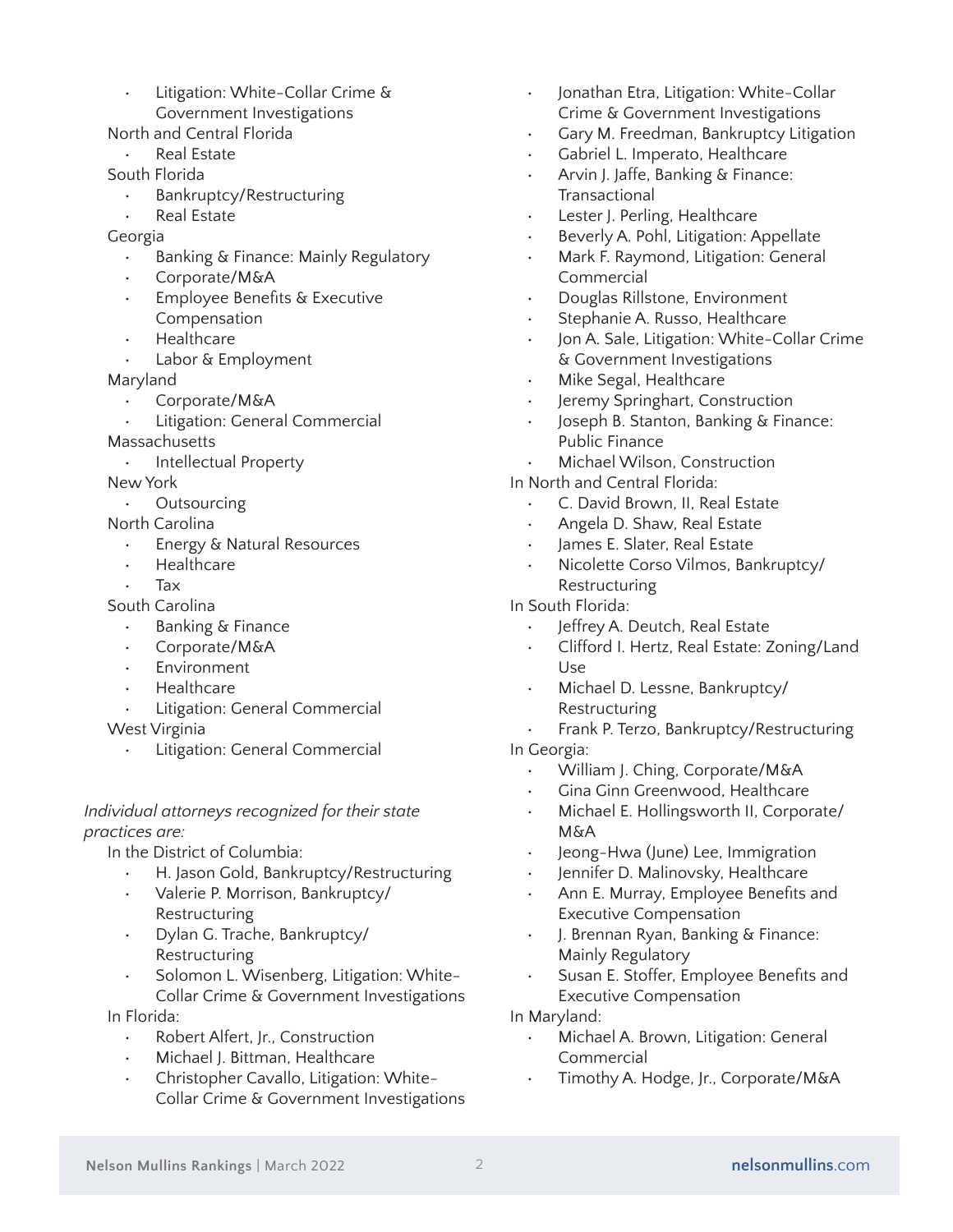- Alexandra P. Moylan, Litigation: Medical Malpractice
- Matthew S. Sturtz, Litigation: General Commercial

In Massachusetts:

- Bret A. Cohen, Labor & Employment
- George W. Mykulak, Litigation: General Commercial
- Jane E. Remillard, Intellectual Property In New York:
	- Mitch Boyarsky, Labor and Employment
	- Val Gross, Outsourcing
	- Edward J. Hansen, Outsourcing

In North Carolina:

- Weston Adams,III Energy & Natural **Resources**
- Joseph W. Eason, Energy & Natural Resources
- Terri L. Gardner, Bankruptcy/ Restructuring
- C. Wells Hall III, Tax
- Noah H. Huffstetler, III, Healthcare
- Patricia A. Markus, Healthcare
- Charles H. Mercer, Jr. Tax
- Lawrence L. Ostema, Energy & Natural **Resources**
- Robert L. Wilson, Jr., Healthcare
- Fred. M. Wood, Jr., Litigation: General Commercial

In South Carolina:

- Thomas A. Brumgardt, Corporate/M&A
- Sally H. Caver, Corporate/M&A
- Bart Daniel, Litigation: General Commercial
- Travis Dayhuff, Healthcare
- Gus M. Dixon, Corporate/M&A
- David E. Dukes, Litigation: General Commercial
- Daniel J. Fritze, Corporate/M&A
- Neil E. Grayson, Banking & Finance, Corporate/M&A
- Sue Erwin Harper, Labor & Employment
- Bernard F. Hawkins Jr, Environment
- P. Mason Hogue, Jr., Corporate/M&A
- John M. Jennings, Corporate/M&A
- Thomas F. Moran, Healthcare
- John T. Moore, Corporate/M&A: Banking & Finance
- Sam Outten, Litigation: General Commercial
- G. Mark Phillips, Litigation: General Commercial
- Eli A. Poliakoff, Healthcare
- Bo Russell, Corporate/M&A
- Daniel J. Westbrook, Healthcare

In Tennessee:

- Kelly L. Frey, Media & Entertainment
- Laurence M. Papel, Real Estate
- Shane G. Ramsey, Bankruptcy/ Restructuring
- In West Virginia:
	- Melissa Foster Bird, Litigation: General Commercial
	- Marc E. Williams, Litigation: General Commercial
	- Randall L. Saunders, Litigation: General Commercial

## **IFLR 1000 United States**

Legal directory publisher IFLR 1000 has recognized Nelson Mullins Riley & Scarborough LLP in five practice areas in its 2021 state rankings.

- Real Estate (Tier 1 in Florida)
- Banking (Tier 2 in Georgia)
- M&A (Tier 3 in Florida)
- M&A (Tier 2 in Georgia)
- M&A (Tier 3 in Maryland)
- Restructuring and Insolvency (Tier 3 in the District of Columbia)
- Financial and Corporate (Recommended in South Carolina)

## **The Legal 500**

Legal directory publisher The Legal 500 has recognized Nelson Mullins Riley & Scarborough LLP in seven practice areas along with 30 attorneys in its 2021 rankings.

The practice areas and the attorneys noted in the annual publication are:

United States: Dispute resolution: E-Discovery

- Heyward D. Bonyata (Columbia, SC)
- Travis A. Bustamante (Charlotte, NC)
- Lucile H. Cohen (Columbia, SC)
- Julie A. Flaming (Columbia, SC)
- John D. Martin (Columbia, SC)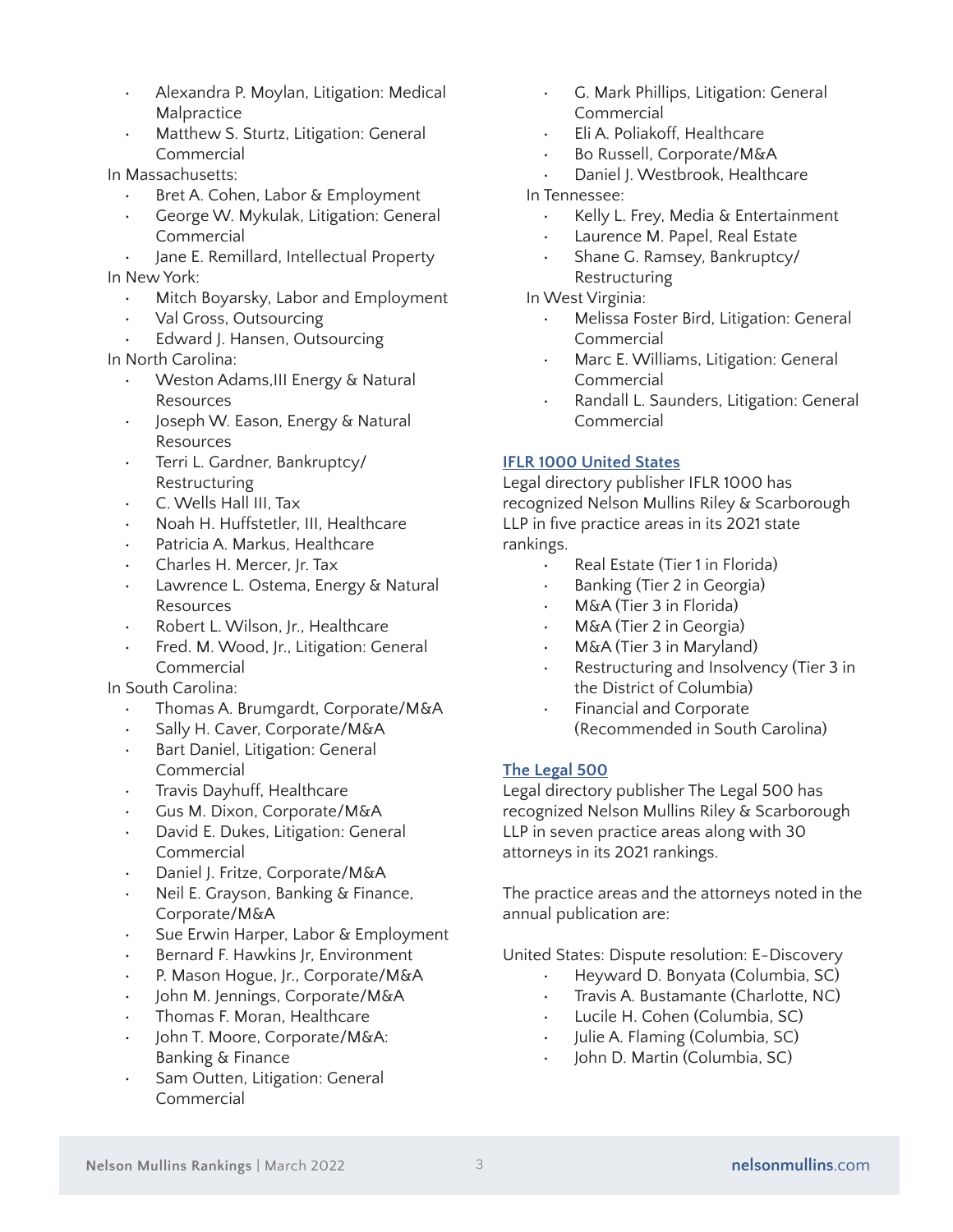United States: Dispute resolution: Product liability, mass tort, and class action: toxic tortdefense

- David E. Dukes (Columbia, SC)
- James T. Irvin III (Columbia, SC)
- J. Mark Jones (Columbia, SC)

• Richard B. North, Jr. (Atlanta, GA) United States: Government: Government

relations

- Vinoda Basnayake (Washington, DC)
- Robert B. Crowe (Washington, DC)
- Woojin Shin (Washington, DC)
- Dennis A. Wicker (Raleigh, NC)
- David H. Wilkins (Greenville, SC)

United States: Industry Focus: Healthcare: service providers

- Gabriel L. Imperato (Fort Lauderdale, FL)
- Thomas F. Moran (Myrtle Beach, SC)
- Robert L. Wilson, Jr. (Raleigh, NC)
- Roy Wyman (Nashville, TN)

United States: Industry Focus: Transport: rail and road – litigation

- Andy Bertron (Tallahassee, FL)
- Mark T. Clouatre (Denver)
- Keith S. Hutto (Columbia, SC)
- Steven A. McKelvey, Jr. (Columbia, SC)
- Richard H. Otera (Los Angeles)

United States: M&A/corporate and commercial - M&A: middle-market (sub-\$500m)

- Gus M. Dixon (Columbia, SC)
- Michael E. Hollingsworth II (Atlanta)
- Rhys T. Wilson (Atlanta)

United States: Real Estate

- Andrew Litvak (Atlanta)
- Laurence M. Papel (Nashville)
- Cathy M. Rudisill (Raleigh, NC)

#### **Lex Machina**

• Named among the top five law firms for products liability litigation defense in analytics for January 2015 through December 2019, tallying more than 11,500 cases for defendants in the designated time frame.

#### **IP Stars**

Nelson Mullins is recognized as a "Recommended Firm" in intellectual property law in South Carolina.

The IP Stars selected are:

In Massachusetts:

- Jill Gorny Sloper, "Patent Star"
- Anthony A. Laurentano, "Patent Star"
- Jane Remillard, "Patent Star"

In North Carolina:

- Susan S. Jackson, "Patent Star" and "Trademark Star"
- Craig N. Killen, "Patent Star"
- In South Carolina:
	- Mark C. Dukes, "Patent Star" and "Trademark Star"

#### **PitchBook Q1 2021 Interactive Global League Tables**

- #22 most active globally
- #17 most active in US
- #19 most active in Mid-Atlantic
- #6 most active in South
- #3 most active in Southeast
- #12 most active in Mountain
- #25 most active in software
- #12 most active in commercial services
- #12 most active in HC services & systems
- #23 most active at late stage
- #12 most active in US: companies
- #14 most active globally: companies

#### **The Best Lawyers in America® 2022**

• 233 Nelson Mullins Riley & Scarborough LLP attorneys have been selected for inclusion in The Best Lawyers in America® 2021. Best Lawyers has also selected 72 Nelson Mullins attorneys for "2021 Ones to Watch" and 17 attorneys have been named "Lawyer of the Year."

# **[U.S. News - Best Lawyers® "Best Law Firms"](https://bestlawfirms.usnews.com/methodology.aspx)**

# **The nationally ranked practices are**

- Tier 1
	- Bankruptcy and Creditor Debtor Rights/ Insolvency and Reorganization Law
	- Commercial Litigation
	- Health Care Law
	- Patent Law

#### Tier 2

Corporate Law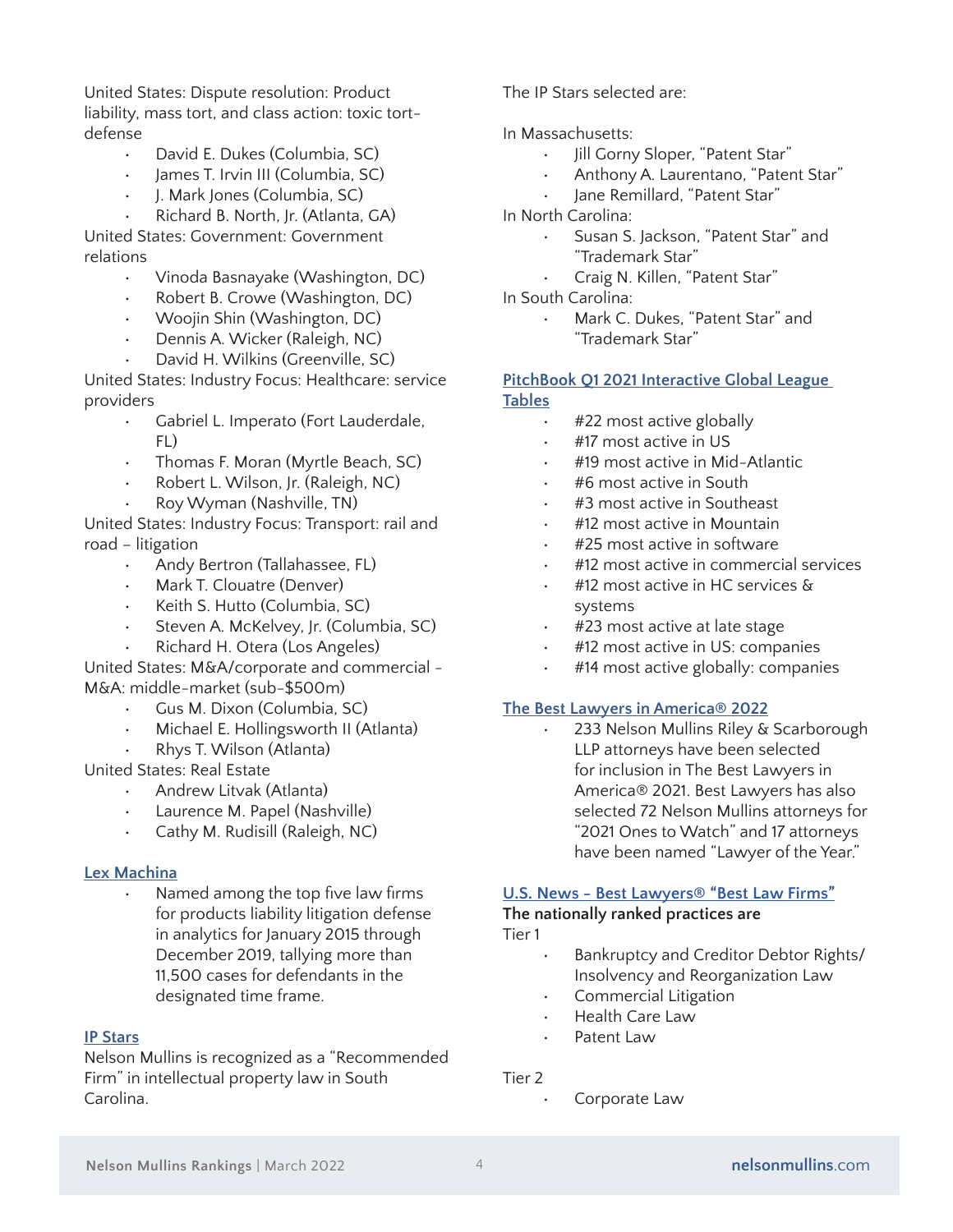- Criminal Defense: White-Collar
- Land Use and Zoning Law
- Litigation Banking and Finance
- Litigation Bankruptcy
- Litigation Intellectual Property
- Litigation Mergers and Acquisitions Litigation – Real Estate
- Litigation Securities
- Mass Tort Litigation/Class Actions Defendants
- Mergers and Acquisitions Law
- Public Finance Law
- Securities/Capital Markets Law
- Securitization and Structured Finance Law.

#### Tier 3

- Employment Law Management
- Franchise Law
- Leveraged Buyouts and Private Equity Law
- Litigation Construction
- Real Estate Law
- Securities Regulation
- Trademark Law

#### **The Tier 1 practice areas and the cities are** Atlanta

- Commercial Litigation
- Corporate Law
- Government Relations Practice
- Health Care Law
- Litigation Health Care
- Mergers and Acquisitions Law
- Personal Injury Litigation Defendants
- Product Liability Litigation Defendants

#### Baltimore

- Commercial Litigation
- Product Liability Litigation Defendants

#### Boston

Patent Law

#### Charleston, S.C.

- Appellate Practice
- Commercial Litigation
- Environmental Law
- Government Relations Practice
- Insurance Law
- Litigation Environmental
- Personal Injury Litigation Defendants
- Product Liability Litigation Defendants
- Real Estate Law
- Tax Law
- Trademark Law
- Trusts and Estate Law
- Water Law

#### Charleston/Huntington, W.Va.

- Appellate Practice
- Bet-the-Company Litigation
- Litigation Banking and Finance
- Litigation Environmental
- Mass Tort Litigation/Class Actions Defendants
- Personal Injury Litigation Defendants
- Product Liability Litigation Defendants
- Railroad Law

#### Charlotte, N.C.

- Commercial Litigation
- Copyright Law
- Mass Tort Litigation/Class Actions Defendants
- Patent Law
- Personal Injury Litigation Defendants
- Product Liability Litigation Defendants
- Trademark Law

#### Columbia, S.C.

- Appellate Practice
- Bankruptcy and Creditor Debtor Rights/ Insolvency and Reorganization Law
- Bet-the-Company Litigation
- Business Organizations (including LLCs and Partnerships)
- Commercial Litigation
- Corporate Governance Law
- Corporate Law
- Economic Development Law
- Employee Benefits Law (ERISA)
- Environmental Law
- Financial Services Regulation Law
- Government Relations Practice
- Health Care Law
- Insurance Law
- Litigation Banking and Finance
- Litigation Bankruptcy
- Litigation Environmental